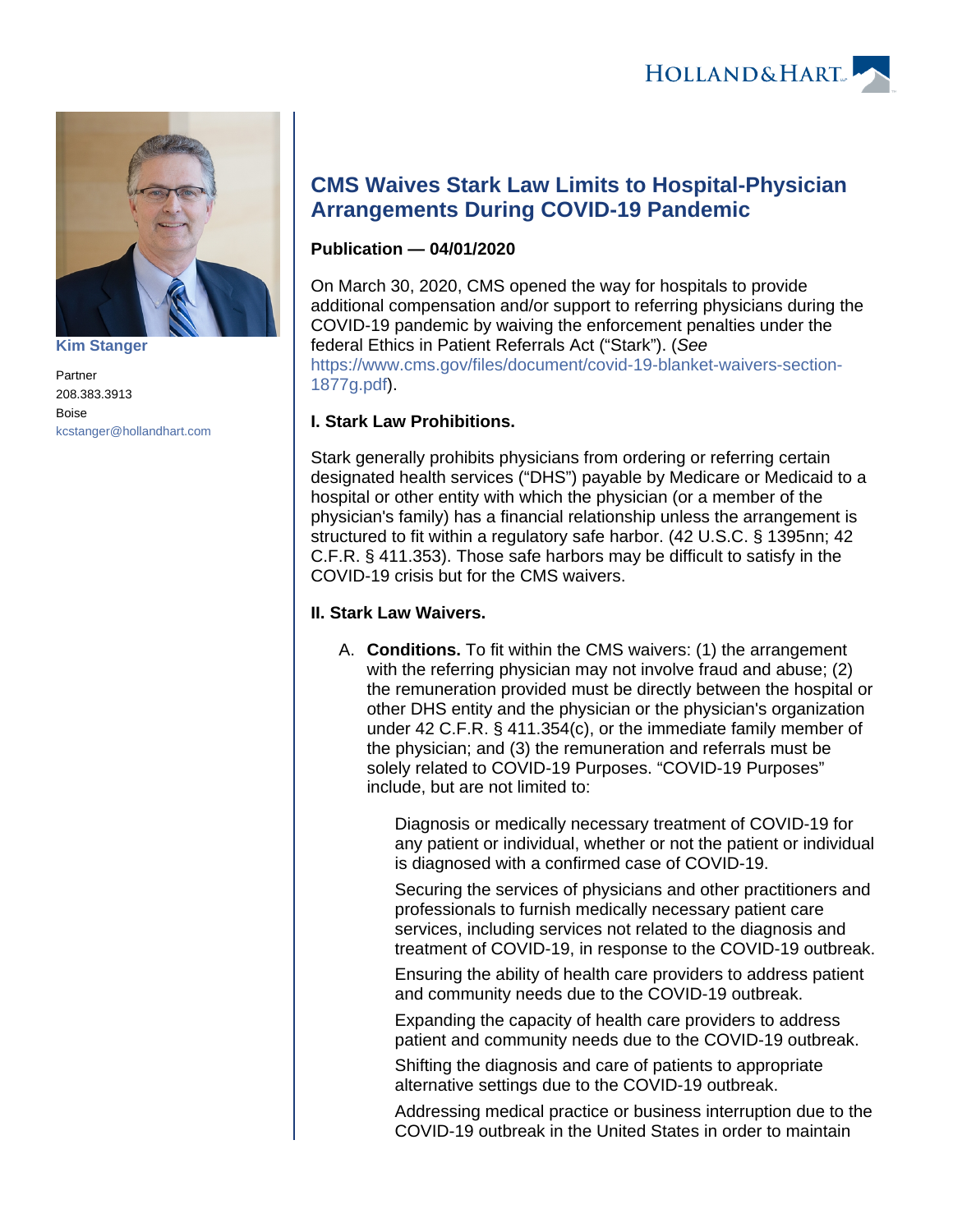

the availability of medical care and related services for patients and the community.

B. **Blanket Waivers.** Assuming the conditions are satisfied, the CMS waivers apply to specified financial arrangements and/or referrals, e.g.:

> Remuneration from a hospital to a physician that is above or below the fair market value for the services provided.

> Rent or payments for space, equipment, or supplies that are above or below fair market value depending on he circumstances.

Incidental benefits or nonmonetary compensation that exceeds the limits in Stark.

Loans that are below fair market value or are on terms that are unavailable from other lenders.

Certain referrals by a physician to entities that the physician owns that might otherwise be precluded under Stark.

C. **Examples of Waived Arrangements.** The CMS guidance contains numerous helpful examples of permissible arrangements assuming the other conditions are satisfied, including but not limited to the following:

> A hospital pays physicians above their previously-contracted rate for furnishing services for COVID-19 patients under hazardous conditions.

A hospital lends money to a physician practice to offset lost income resulting from the cancellation of elective surgeries to ensure capacity for COVID-19 needs.

To accommodate patient surge, a hospital rents office space or equipment from a physician practice at below fair market value or at no charge.

A hospital's employed physicians use the medical office space and supplies of independent physicians to treat patients and avoid the spread of COVID-19.

A hospital or home health agency purchases items or supplies from a physician practice at below fair market value or receives such items or supplies at no charge.

A hospital provides free medical office space on its campus to allow physicians to provide services to patients who come to the hospital but do not need inpatient care.

A hospital provides free telehealth equipment to a physician practice to facilitate telehealth visits for patients who are observing social distancing or in isolation.

An entity sells personal protective equipment to a physician or permits the physician to use space at below fair market value.

A hospital sends a hospital employee to an independent physician practice to assist with staff training on COVID-19, intake and treatment of patients most appropriately seen in a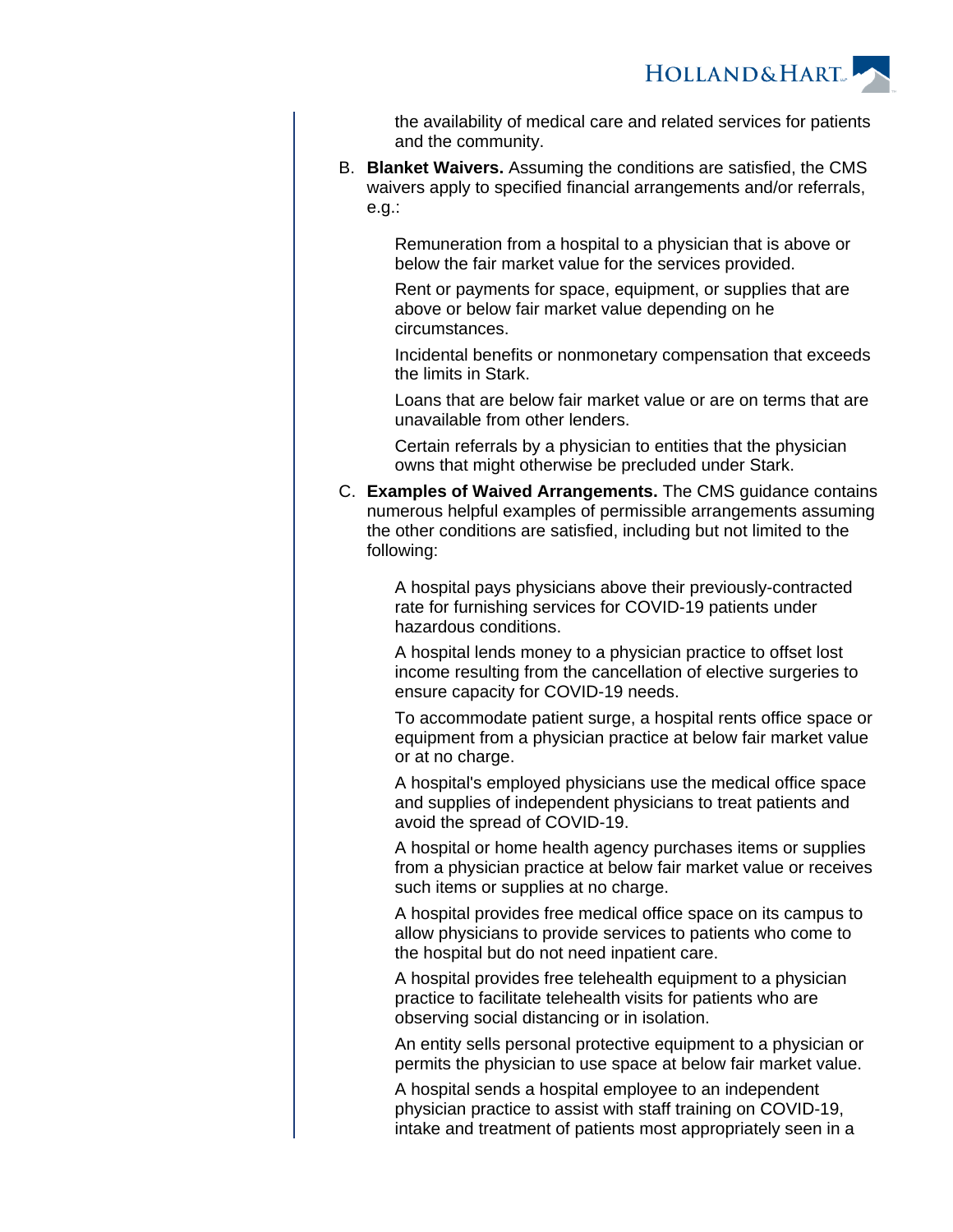

physician office, and care coordination between the hospital and the practice.

A hospital provides meals, hotel rooms, groceries, comfort items, or onsite child care to medical staff physicians responding to COVID-19 cases.

With any required state approval, a physician-owned hospital temporarily converts observation beds to inpatient beds or otherwise increases its inpatient bed count to accommodate patient surge during the COVID-19 outbreak.

Consistent with its State's Emergency Preparedness or Pandemic Plan, a physician-owned ambulatory surgical center enrolls as a Medicare-participating hospital to provide medically necessary care to patients during the COVID-19 outbreak.

A physician refers a Medicare beneficiary to a home health agency owned by the immediate family member of the physician because there are no other home health agencies with capacity to provide medically necessary home health services to the beneficiary during the COVID-19 outbreak in the United States.

Hospitals and providers should review the specific waivers and examples in the CMS guidance to confirm whether a proposed arrangement would fit within the waiver.

**III. Additional Limitations.** The CMS waivers only apply to Stark law situations and, even then, only if the arrangement does not result in fraud or abuse. Hospitals, physicians and other entities must also consider whether the arrangements violate other state or federal laws, including but not limited to the federal Anti-Kickback Statute. On March 30, the OIG issued a statement affirming that "[f]or any conduct during this emergency that may be subject to OIG administrative enforcement, OIG will carefully consider the context and intent of the parties when assessing whether to proceed with any enforcement action."

<https://oig.hhs.gov/coronavirus/letter-grimm-03302020.asp>.

We encourage you to visit Holland & Hart's [Coronavirus Resource Site](https://experience.hollandhart.com/coronavirus-resource-site), a consolidated informational resource offering practical guidelines and proactive solutions to help companies protect their business interests and their workforce. The dynamic Resource Site is regularly refreshed with new topics and updates as the COVID-19 outbreak and the legal and regulatory responses continue to evolve. Sign up to receive updates and for upcoming webinars.

For questions regarding this update, please contact: Kim C. Stanger Holland & Hart, 800 W Main Street, Suite 1750, Boise, ID 83702 email: [kcstanger@hollandhart.com](mailto:kcstanger@hollandhart.com), phone: 208-383-3913

This publication is designed to provide general information on pertinent legal topics. The statements made are provided for educational purposes